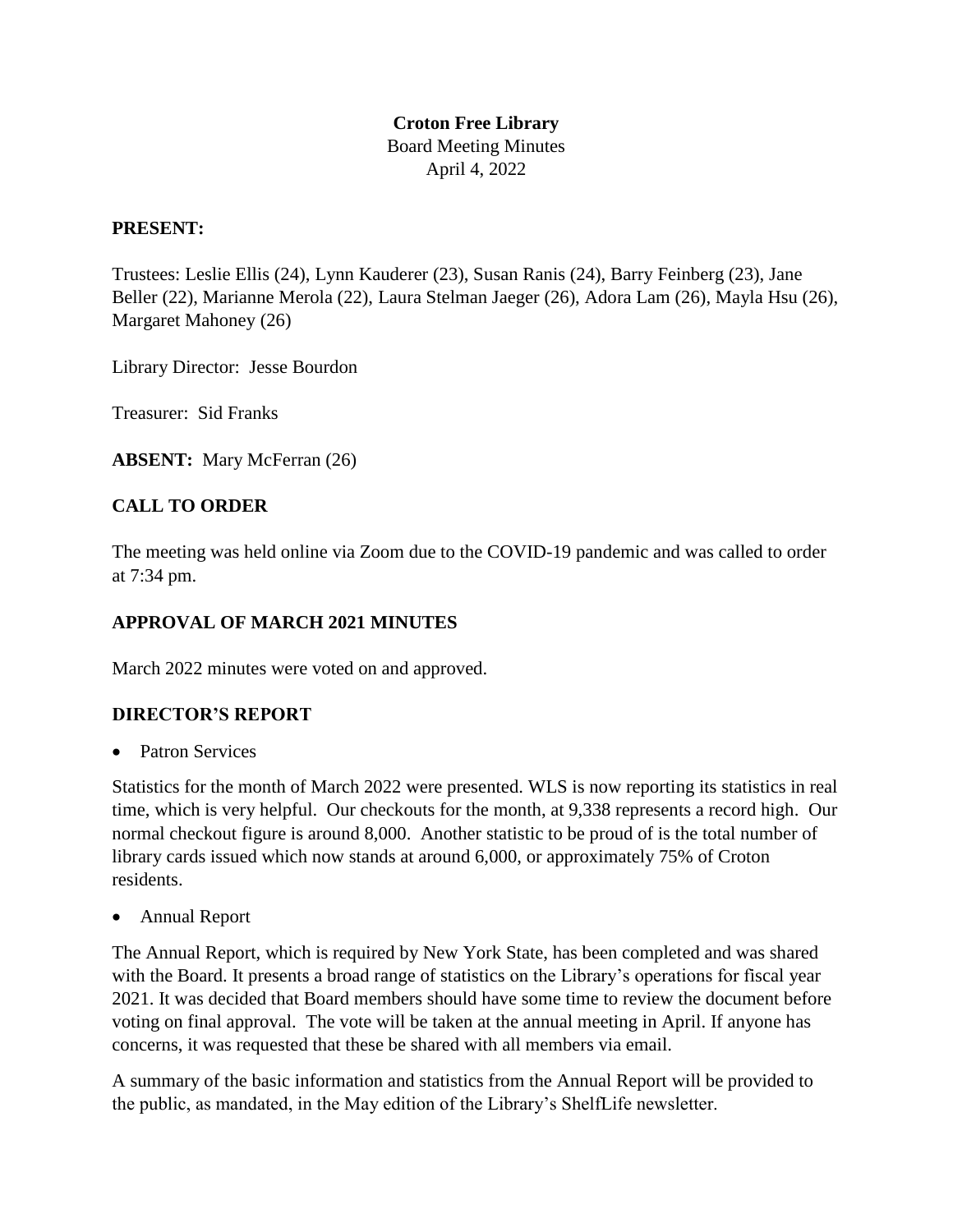• New Employees

The Library has hired two new employees: Sumbul Faridi will be a substitute clerk available to fill in when a regular employee cannot make it, and Nikki Rank will cover the desk duties of the Head of Children's Services, Lauren Dorien, during her upcoming maternity leave. Motion to approve these two new hires was passed.

### **TREASURER'S REPORT:**

The monthly Check Register for March 2022 was reviewed, voted on, and approved.

The completed 2020-2021 Audit Report was reviewed, voted on, and approved.

## **COMMITTEE REPORTS:**

• Finance Committee:

The new proposed Budget for 2021-2022 was presented and reviewed in detail by the Director. This represents a second review after examination by the Finance Committee at their last meeting. The Budget was voted on and approved unanimously.

The Board would like to express their gratitude to the Director, Jessie Bourdon, for his exceptional service and leadership of the Library during the last year.

We are continuing to work with the bank to establish a new account for holding monies received through any of our fundraising events, in order to keep them separate from our annual operating Budget.

• Buildings and Grounds

The Director has set April 11, as the date for him to meet at the Library with Paul Mays from the firm of Butler Rowland Mays Architects. They will tour the Library and then Mr. Mays will present a report detailing his firm's suggestions on how the building could be modified to better serve the needs of our patrons and the community. The date for Mr. Mays' meeting with the Board will be determined shortly.

• Croton Reads

This Croton Reads events, held on March 19 and 27, were a resounding success. Special recognition goes to Jane Beller for her excellent leadership. She would also like to express her thanks to all the committee members who worked to make this the success that it was. Ideas for next year are already percolating!

Long-Range Planning